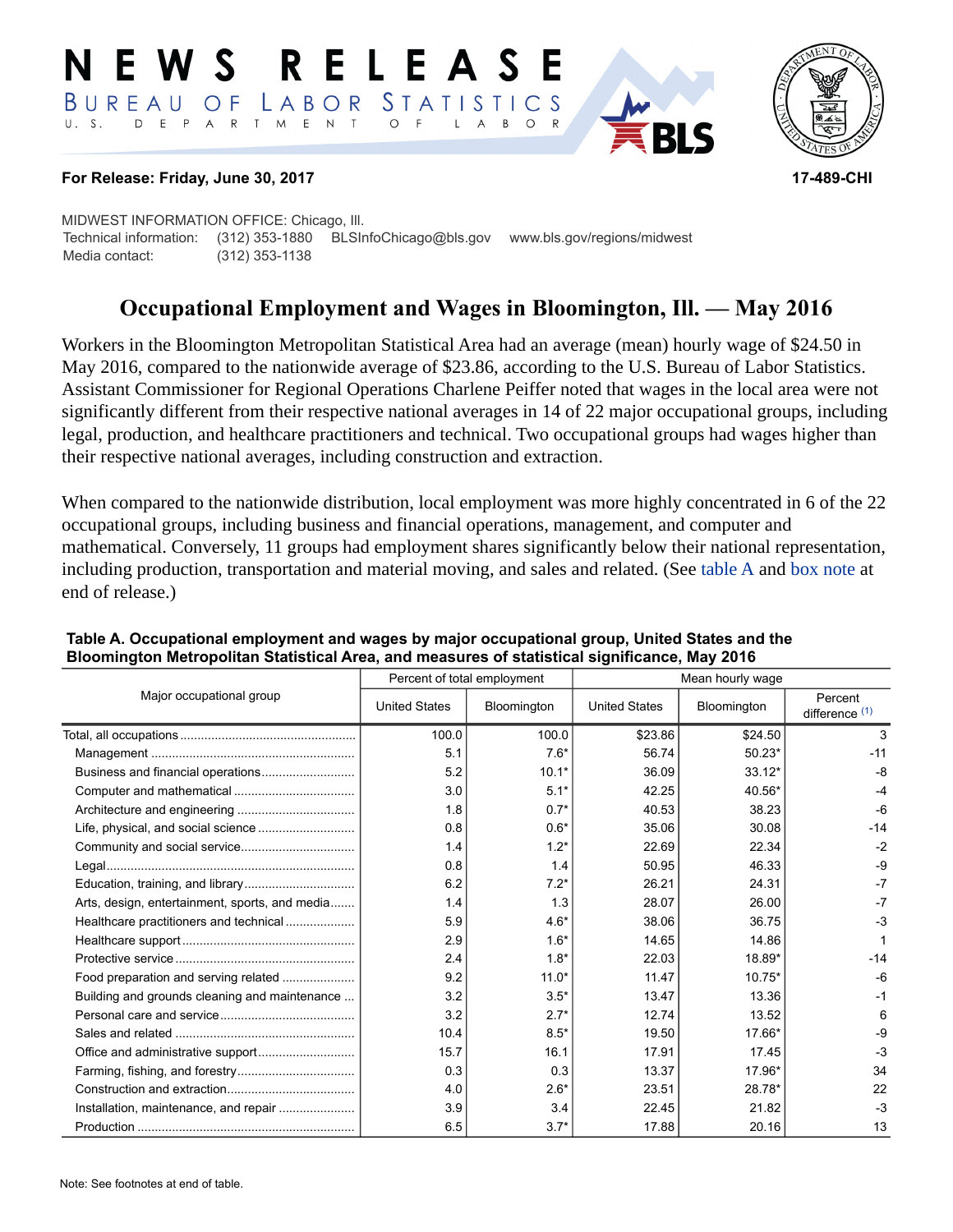#### **Table A. Occupational employment and wages by major occupational group, United States and the Bloomington Metropolitan Statistical Area, and measures of statistical significance, May 2016 - Continued**

| Major occupational group           | Percent of total employment |                    | Mean hourly wage     |             |                           |
|------------------------------------|-----------------------------|--------------------|----------------------|-------------|---------------------------|
|                                    | United States               | <b>Bloomington</b> | <b>United States</b> | Bloomington | Percent<br>difference (1) |
| Transportation and material moving | 6.9                         | $4.9*$             | 17.34                | 18.17       |                           |

Footnotes:

\* The percent share of employment or mean hourly wage for this area is significantly different from the national average of all areas at the 90-percent confidence level.

One occupational group—business and financial operations—was chosen to illustrate the diversity of data available for any of the 22 major occupational categories. Bloomington had 9,090 jobs in business and financial operations, accounting for 10.1 percent of local area employment, significantly higher than the 5.2 percent share nationally. The average hourly wage for this occupational group locally was \$33.12, significantly below the national wage of \$36.09.

Some of the largest detailed occupations within the business and financial operations group included claims adjusters, examiners, and investigators (1,110); insurance underwriters (720); and financial analysts (690). Among the higher paying jobs were compensation, benefits, and job analysis specialists with mean hourly wages of \$37.89 and training and development specialists, \$36.62. At the lower end of the wage scale were meeting, convention, and event planners (\$21.43) and market research analysts and marketing specialists (\$28.18). (Detailed occupational data for business and financial operations are presented in table 1; for a complete listing of detailed occupations available go to [www.bls.gov/oes/2016/may/oes\\_14010.htm](https://www.bls.gov/oes/2016/may/oes_14010.htm) .)

Location quotients allow us to explore the occupational make-up of a metropolitan area by comparing the composition of jobs in an area relative to the national average. (See table 1.) For example, a location quotient of 2.0 indicates that an occupation accounts for twice the share of employment in the area than it does nationally. In the Bloomington Metropolitan Statistical Area, above-average concentrations of employment were found in many of the occupations within the business and financial operations group. For instance, insurance underwriters in Bloomington were employed at 12.2 times the national rate, and claims adjusters, examiners, and investigators, at 6.3 times the U.S. average. On the other hand, human resources specialists in Bloomington had a location quotient of 1.2, indicating that this particular occupation's local and national employment shares were similar.

These statistics are from the Occupational Employment Statistics (OES) survey, a federal-state cooperative program between BLS and State Workforce Agencies, in this case, the Illinois Department of Employment Security.

# **Note**

<span id="page-1-0"></span>A value that is statistically different from another does not necessarily mean that the difference has economic or practical significance. Statistical significance is concerned with the ability to make confident statements about a universe based on a sample. It is entirely possible that a large difference between two values is not significantly different statistically, while a small difference is, since both the size and heterogeneity of the sample affect the relative error of the data being tested.

<span id="page-1-1"></span><sup>(1)</sup> A positive percent difference measures how much the mean wage in the Bloomington Metropolitan Statistical Area is above the national mean wage, while a negative difference reflects a lower wage.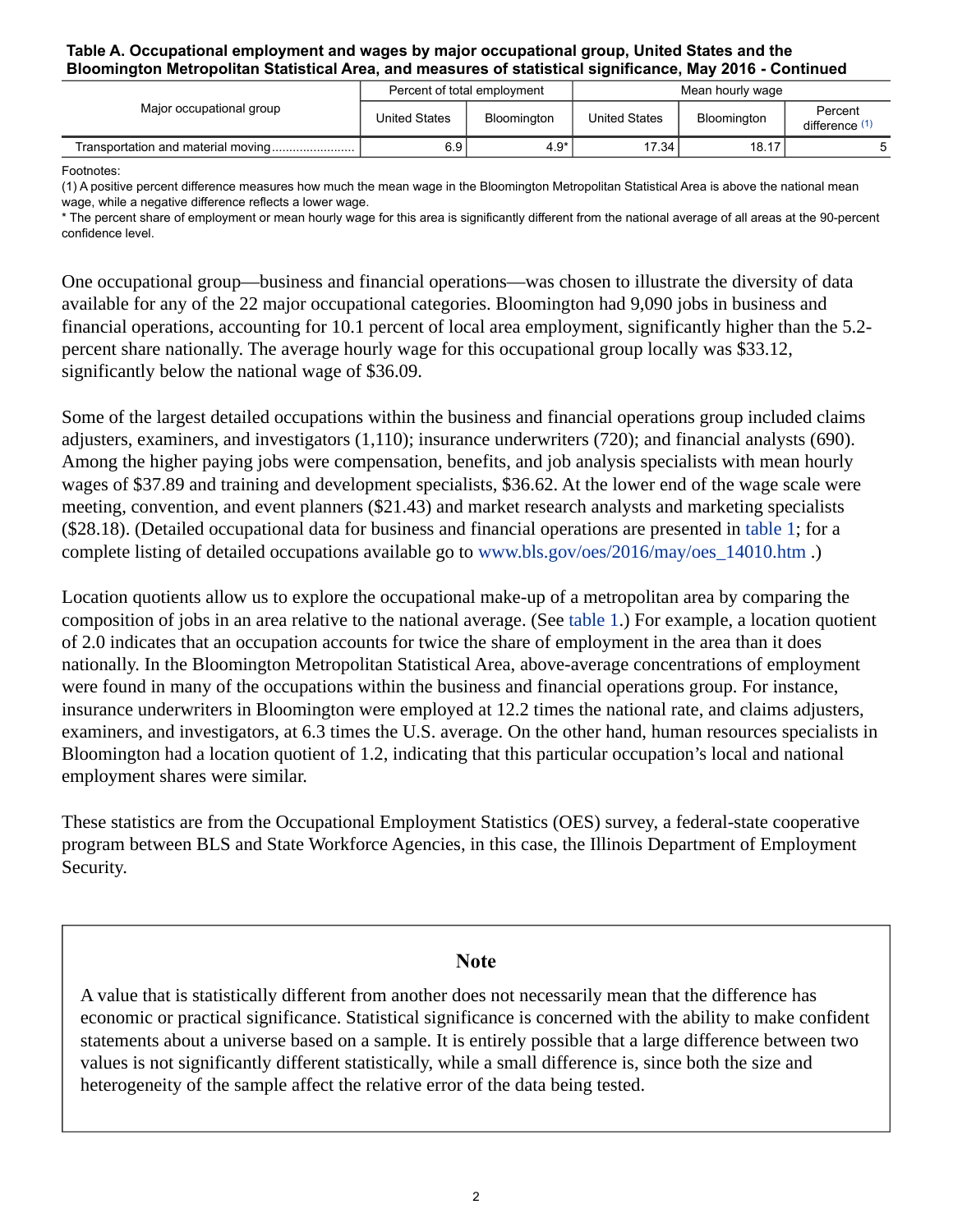# **Technical Note**

The Occupational Employment Statistics (OES) survey is a semiannual mail survey measuring occupational employment and wage rates for wage and salary workers in nonfarm establishments in the United States. The OES data available from BLS include cross-industry occupational employment and wage estimates for the nation; over 650 areas, including states and the District of Columbia, metropolitan statistical areas (MSAs), metropolitan divisions, nonmetropolitan areas, and territories; national industry-specific estimates at the NAICS sector, 3-, 4-, and selected 5- and 6-digit industry levels, and national estimates by ownership across all industries and for schools and hospitals. OES data are available at [www.bls.gov/oes/tables.htm](https://www.bls.gov/oes/tables.htm).

OES estimates are constructed from a sample of about 1.2 million establishments. Each year, two semiannual panels of approximately 200,000 sampled establishments are contacted, one panel in May and the other in November. Responses are obtained by mail, Internet or other electronic means, email, telephone, or personal visit. The May 2016 estimates are based on responses from six semiannual panels collected over a 3-year period: May 2016, November 2015, May 2015, November 2014, May 2014, and November 2013. The overall national response rate for the six panels, based on the 50 states and the District of Columbia, is 73 percent based on establishments and 69 percent based on weighted sampled employment. The unweighted employment of sampled establishments across all six semiannual panels represents approximately 58 percent of total national employment. The sample in the Bloomington Metropolitan Statistical Area included 1,118 establishments with a response rate of 64 percent. For more information about OES concepts and methodology, go to [www.bls.gov/news.release/ocwage.tn.htm.](https://www.bls.gov/news.release/ocwage.tn.htm)

The May 2016 OES estimates are based on the 2010 Standard Occupational Classification (SOC) system and the 2012 North American Industry Classification System (NAICS). Information about the 2010 SOC is available on the BLS website at [www.bls.gov/soc](https://www.bls.gov/soc) and information about the 2012 NAICS is available at [www.bls.gov/bls/naics.htm.](https://www.bls.gov/bls/naics.htm)

# **Metropolitan area definitions**

The substate area data published in this release reflect the standards and definitions established by the U.S. Office of Management and Budget.

The **Bloomington, Ill. Metropolitan Statistical Area** includes Dewitt and McLean Counties.

# **Additional information**

OES data are available on our regional web page at [www.bls.gov/regions/midwest](https://www.bls.gov/regions/midwest). Answers to frequently asked questions about the OES data are available at [www.bls.gov/oes/oes\\_ques.htm](https://www.bls.gov/oes/oes_ques.htm). Detailed technical information about the OES survey is available in our Survey Methods and Reliability Statement on the BLS website at [www.bls.gov/oes/current/methods\\_statement.pdf.](https://www.bls.gov/oes/current/methods_statement.pdf)

Information in this release will be made available to sensory impaired individuals upon request . Voice phone: (202) 691-5200; Federal Relay Service: (800) 877-8339.